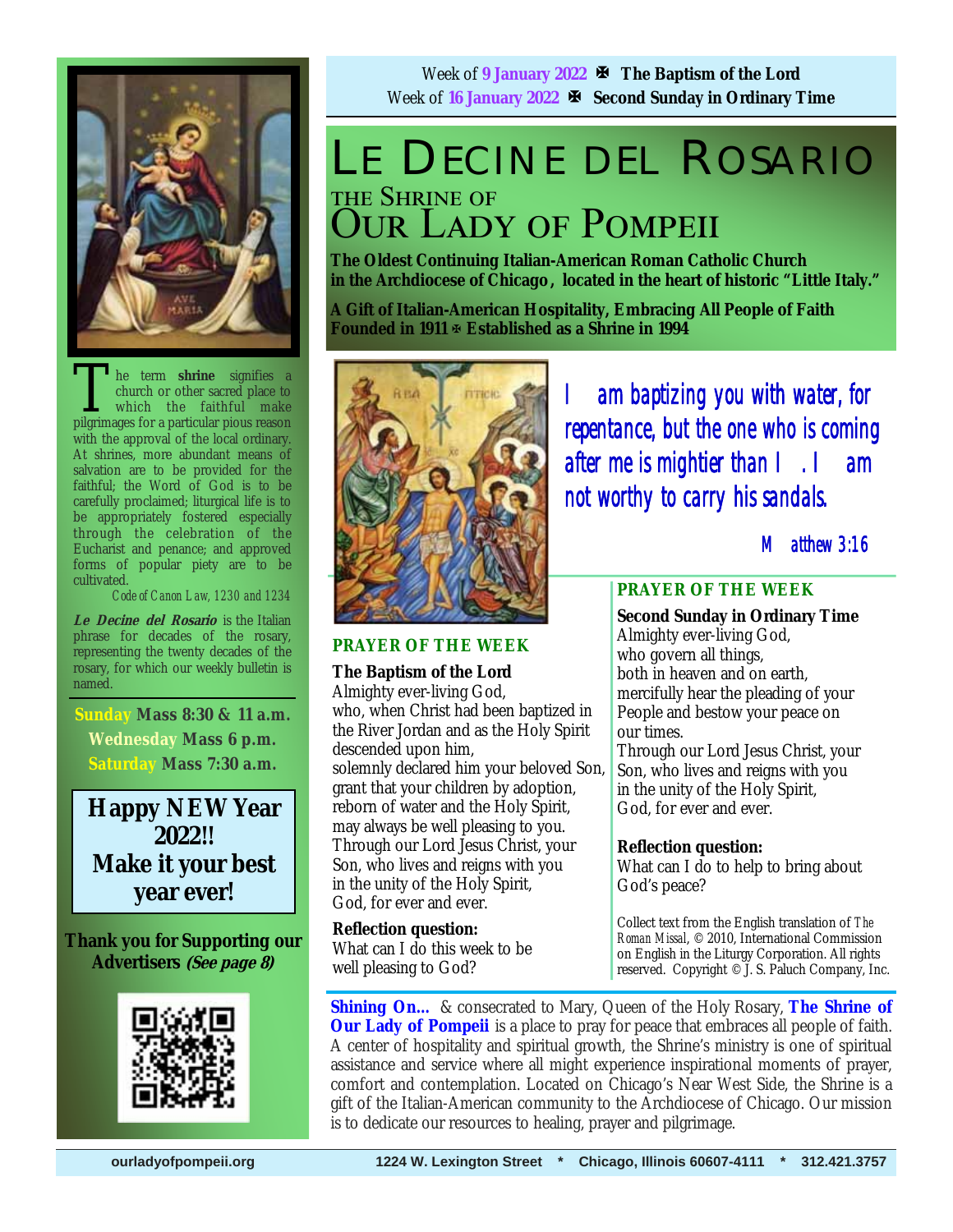# Page 2 **The Shrine of Our Lady of Pompeii** PRAYERS **<b> 9 & 16 January 2022 PRAYERS <b>8 9 & 16 January 2022**

forbidden, but it is forbidden because

~ Benjamin Franklin

to you.

**YOUR BEST** 

## A P l a c e t o P r a y f o r P e a c e… *where your heart always has a home!*

# **READINGS FOR JANUARY 9:** International Commission on English in the Liturgy Corporation. All rights reserved

**First Reading** - Isaiah speaks of the Servant whom the Lord upholds; he shall bring forth justice to the nations (Isaiah 42:1-4, 6-7) *or Isaiah 40:1-5, 9-11.*

**Psalm** - The Lord will bless his people with peace (Psalm 29) *or Psalm 104*.

### **READINGS FOR THE WEEK OF JANUARY 9:**

**Monday:**  1 Sm 1:1-8; Ps 116:12-19; Mk 1:14‑20

**Tuesday:** 1 Sm 1:9-20;

Mk 1:21-28

1 Sm 2:1, 4-8abcd; **Wednesday:**  1 Sm 3:1-10, 19-20; 1 Sm 4:1-11; Ps 40:2, 5, 7-10; Mk 1:29‑39

# **READINGS FOR JANUARY 16:**

**First Reading** - As a bridegroom rejoices in his bride, so God rejoices in the chosen Zion and Jerusalem (Isaiah 62:1-5).

**Psalm** - Proclaim his marvelous deeds to all the nations (Psalm 96).

### **READINGS FOR THE WEEK OF JANUARY 16:**

**Tuesday:**

**Monday:** 1 Sm 15:16-23; Ps 50:8-9, 16bc-17, Ps 89:20-22, 27-28; 21, 23; Mk 2:18-22

1 Sm 16:1-13; Mk 2:23-28

**Wednesday:**  1 Sm 17:32-33, 37, 40-51; Ps 144:1b, 2, 9-10; Mk 3:1-6

# **MASS IN REMEMBRANCE FOR JANUARY 9 & 16:**

 $\sim$  Anonymous

Philip Bartolotta Gilda & Tommy Bartuch Diana Bifero Francesca Perillo Camelo Romana & Angelo Caputo Angelo Catizone Giovanni Cesario Phyllis Marnell Coleman Deceased members of the Colosimo family Giancarlo, Carmella, Ron & Judith Ann Consalvo Suzanne Dalesandro

Give to the world the best you have and the best will come back

Oscar O. D'Angelo Marie Davino Theresa Davis Carmie (Shoes) De Laurentis Joseph & Theresa Di Buono Salvatore & Marie Di Buono Toni & Jimmy Di Fiore Nello, Marilyn & Salvatore Ferrara Donald F. Flynn Vincent Gemino Angela Grespan Sam, Rose & Clara Guardino

**HURTFUL SIN**

it is hurtful.

Sin is not hurtful because it is

Clara Laino Anthony & Antonette "Babe" Lanzito Norma Liture Nicholas Vito Lonero III Midge & Patsy Mancini Cynthia Marano Liturri & Mirabelli Families Jeanine Navigato Mary O'Malley Mr. & Mrs. Jack Panico Pistilli & Ciccia Families

Paulina Kazmierski

**TEMPER AND PRIDE** 

Temper is what gets most of us into trouble. Pride is what keeps us there.

 $\sim$  Anonymous

**Second Reading** - Jesus was anointed by God with the Holy Spirit; he went out healing and doing good (Acts 10:34-38) *or Titus 2:11-14; 3:4-7*.

The English translation of the Psalm Responses from the *Lectionary for Mass* © 1969, 1981, 1997,

**Gospel** - Joseph and Mary find the lost Jesus in the temple in the midst of the teachers, listening to them and asking questions (Luke 2:41-52).

**Thursday:** Ps 44:10-11, 14-15, Ps 89:16-19; 24-25; Mk 1:40-45 **Friday:**  1 Sm 8:4-7, 10-22a; Mk 2:1-12 **Saturday:** 1 Sm 9:1-4, 17-19; 10:1a; Ps 21:2-7; Mk 2:13‑17

**Second Reading** - All the varied gifts and talents found in the Christian community are products of the same Spirit (1 Corinthians 12:4-11).

**Gospel** - At a wedding festival in Cana, Jesus changes water into wine at his mother's request (John 2:1-11).

**Thursday:** 1 Sm 18:6-9; 19:1-7; Ps 56:2-3, 9-13; Mk 3:7-12

**Friday:** 1 Sm 24:3-21; Ps 57:2-4, 6, 11; Mk 3:13-19

**Saturday:** 2 Sm 1:1-4, 11-12, 19, 23-27; Ps 80:2-3, 5-7; Mk 3:20-21

Ernesto Ponticiello Provenzano Family Frank Rappa Vito Reyes Bernard & Dorcas Roman Laura Roman Rudolph "Rudy" Tarantino Jimmy Tavolino Jr. Donald, Frances & Michael Jesse Van Camp Anselmo & Francisca Zuno

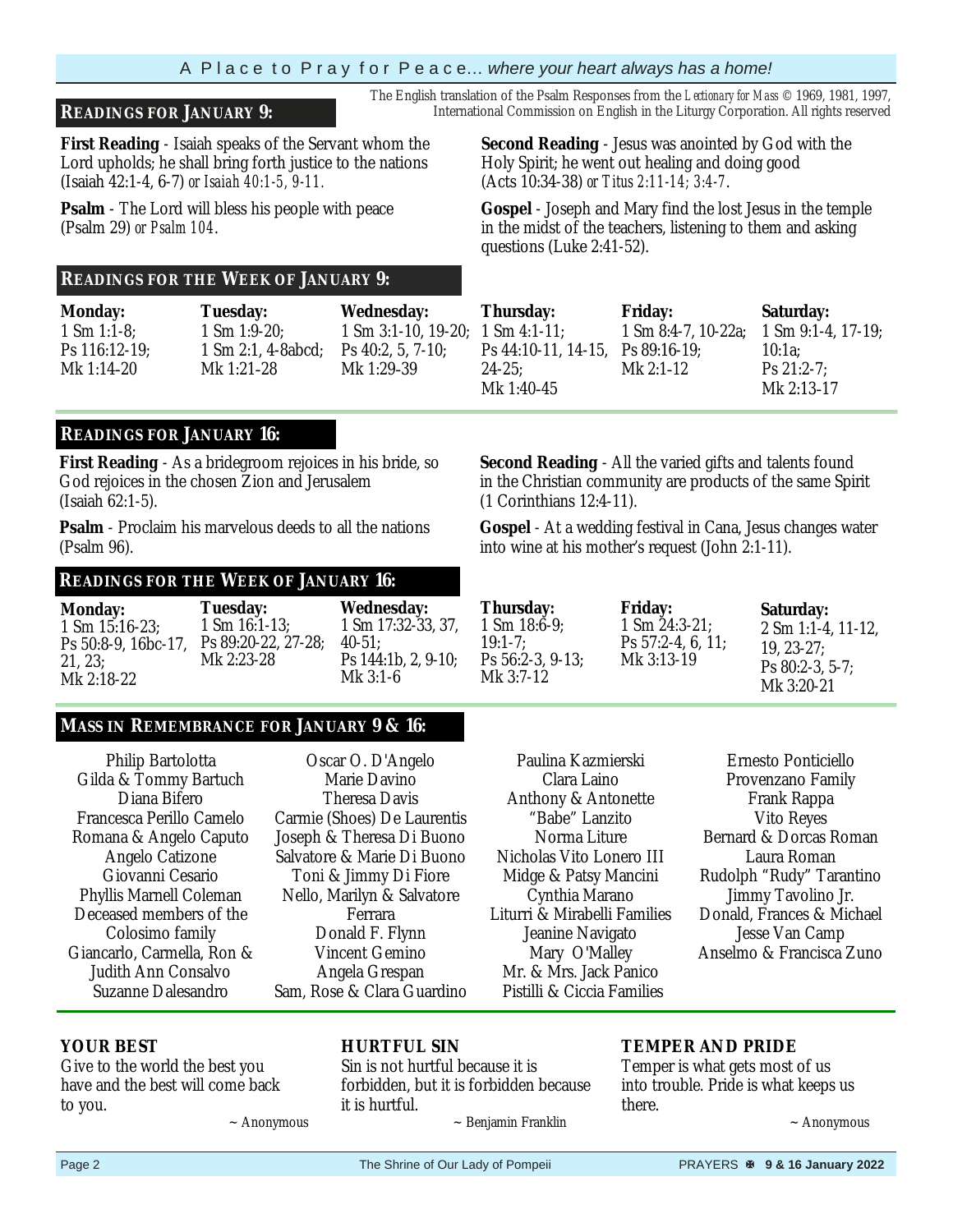### **PRAYERFUL INTENTIONS FOR JANUARY 9 & 16:**

Special Intentions of Baroud Family Esther Bartolatta Peachie Basile Rachel Bishop Debbie Brunetti Eleanore Camardo Ann Canada Capitanini Family/ Italian Village Capuano Family Mrs. Linda Caputo Carlina Castilla Rosemary Chachula & Family Bea Cunningham Barry Dalesandro Michael D'Alexander

Mary Jo Davidson Georgianna De Mory Gail De Mory & Family Yvonne De Mory & Family Annamarie Di Buono Di Nunzio & Melone Families Fr. Dan Fallon Anthony, Lucy & Josephine Fiore Fr. Mike Gabriel Joan Galullo Colleen Grant Craig Grant Eileen Knight Cathy La Rocco Denna Laing Carl Liture

Niece of Molly & Leonard Lobo Anita Lopez Paul Lutton Grace Macaluso Marco Zoe Mendez Ken Mercury Amber Miller Andy Montano Carmella Morris Sam Mosillami Mary Murray Mase & Laverne Narcissi Patricia Newmann Albertina Novotny Jim Purgatorio Phyllis Reda

Angela Rinaldi Denise Rodriguez John Savino Barbara Schifler Nancy Screiber Jeannine Valentino Renée Van Camp Leonarda Vaniglia Jamie & Nicholas Vayda Tango Vera Marie & Jerry Wattenberg & Family Alice Weiner Cpt. David Weir Souls in Purgatory

**PLEASE NOTE: Names submitted for PRAYERFUL INTENTIONS** will remain listed for 4 weeks (2 issues). Please contact the office to submit your request. Thank you!



**Christmas Flower Offering Envelopes… In memory** or **in honor**  of loved ones, living and deceased...

Daniel Bonamici Kathy Feulner Mr. & Mrs. Vincent Flordirosa Gilbert Geras

Jesus & Refugia Gutierrez Jorge Rolando Gutierrez Liz Katsavelos Paulina Kazmierski Mr. & Mrs. Michael Labellarte John Lo Giudice Donald Mc Grath Teresita, Freddi, Cecilia Micheletti Josef Novotny Anna & Karl Novotny

Edith Alba Petito Maria Josephine Puzzo Maria Elena Rico Rinella, Capone, Trompetta Families Rizza Family Michele Saccone Ignazio & Mila Saccone Luigino Wickersham Amalia

# **Sunday, January 16 REVELATION OF GOD'S PRESENCE**

 Today's first reading from Isaiah arises out of the ordeal of the people of Jerusalem and Judea as they anticipate the end of seventy years of exile in Babylon. Their sufferings and their oppression will end, and they are promised joy like that of a great wedding upon returning to their homeland. Although this passage is probably set in the early sixth century B.C., it is free of historical particulars. Accordingly, the Church has understood its imagery universally, as it proclaims God's promise of healing, hope, and happiness for all peoples, in this world and in the next. When read against this background, the story of Jesus' turning water into wine at the wedding at Cana becomes a revelation of God's presence in the person of Jesus, making these promises real for us in the here and now, in the transformation of our own lives.

Copyright © J. S. Paluch Co.

### **January 9, 2022**

### **BAPTISMAL DEATH AND RESURRECTION**

 As we celebrate the Baptism of the Lord, we also honor our own baptism as our initiation into the Christian life and community. In the Gospel, the baptism of Jesus, with his immersion and then emergence from the water, points to his later submission to God at his death, and his emergence from the grave at his resurrection. This pattern of death and resurrection is our path too, as followers of Jesus. Throughout life, often in small ways, we learn to surrender our limited and self-centered agendas. This surrender often feels like death. The sacrament of Baptism ritually enacts this pattern to remind us of Jesus' death and resurrection, so that we too might embrace the deaths and resurrections of our own lives. As Jesus emerged from the water, he encountered his Father and the Holy Spirit. Like Jesus, we can know we are God's beloved, empowered by the Spirit. Copyright © J. S. Paluch Co.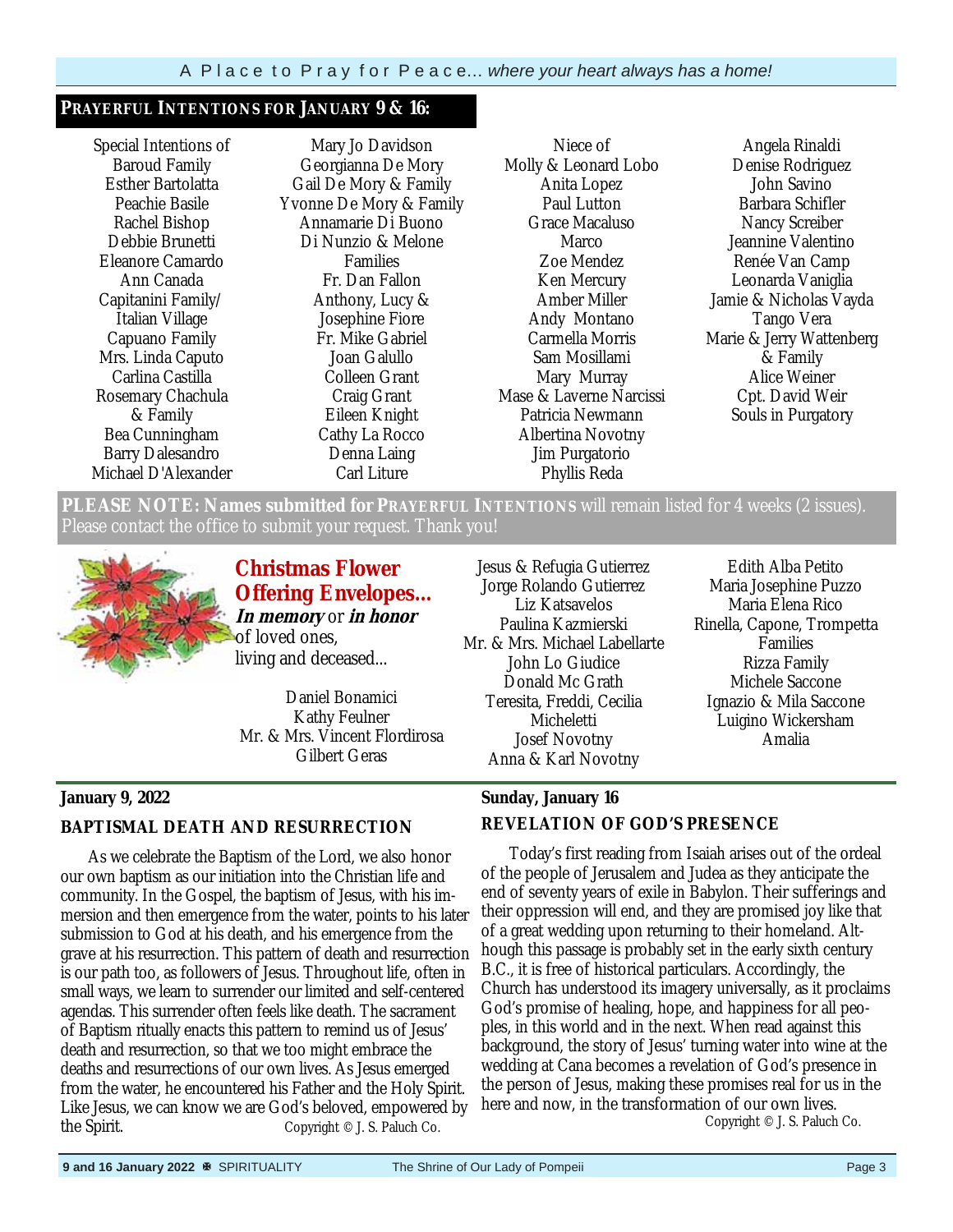

**For items on this page**, visit **ourladyofpompeii.org** and select the tab, **"Donate."**

**PERPETUAL LIGHT SOCIETY** Consider joining the **Perpetual Light Society** in memory of deceased family and friends. For a donation of \$100.00, your loved one

is **remembered for a year** & their **name is printed** in the **Bulletin**  the **first Sunday** of **every month**. Call the Shrine for details **312.421.3757.** 



#### **2022 Sunday Collection Envelopes**  THE SHRINE OF OUR SANTUARIO DELLA BEATA **VERGINE DI POMPEI** LADY OF POMPEII V: 312.421.3757 FAX: 312.421.3756 1224 WEST LEXINGTON STREET CHICAGO, ILLINOIS 60607 **WWW.OURLADYOFPOMPEIL.ORG** Donation: S Address City, State, Zip: Email:

 will currently be distributed **after Sunday Masses** or call 312.421.3757 to have them picked up or mailed. We are so grateful for your ongoing support!



**Ways to Remember or Honor Loved Ones** 

The **Ritual of Lighting a Candle** now allows you to place special intentions in the sanctuary, in a new touchless way. Candles for Intentions and Memorials received by Friday, 3:00 p.m., will be lit before the 8:30 a.m. Sunday Mass and will be included as part of the "Prayers of the Faithful" Intercessions. Your candle will remain lit in the Shrine's sanctuary for approximately 5 to 7 days. Please visit the website in yellow box above, to make your donation and offer your intention. \$5 minimum donation per candle.

**Memorial Gifts in Honor or in Memory** of a loved one, living or deceased.

| <b>Garden of Remembrance</b>                                 |        |                           |  |  |                           | Each 4"x8" brick costs \$250.00, customizable with up to 3 lines with 20 spaces each. |                  |  |  |  |  |
|--------------------------------------------------------------|--------|---------------------------|--|--|---------------------------|---------------------------------------------------------------------------------------|------------------|--|--|--|--|
| <b>Engraved Memorial Pavers</b>                              |        | <b>Order Information:</b> |  |  |                           |                                                                                       |                  |  |  |  |  |
| A wonderful opportunity to honor your family                 | Name:  |                           |  |  |                           |                                                                                       |                  |  |  |  |  |
| name, celebrate a precious memory or event, or               |        | Address:<br>Cell Phone:   |  |  |                           |                                                                                       | Home Phone:      |  |  |  |  |
| remember a loved one.                                        | Email: |                           |  |  |                           |                                                                                       |                  |  |  |  |  |
| * Each 4" x 8" brick is \$250.00.                            |        |                           |  |  | PLEASE ENTER YOUR TEXT IN |                                                                                       | THE TABLE BELOW: |  |  |  |  |
| Visit the ourlady of pompeii.org to down-                    |        |                           |  |  |                           |                                                                                       |                  |  |  |  |  |
| load an order form & FULL information,<br>Line 1             |        |                           |  |  |                           |                                                                                       |                  |  |  |  |  |
| or contact Marcia<br><b>The Puccini Family</b>               |        |                           |  |  |                           |                                                                                       |                  |  |  |  |  |
| Piemonte at<br>Line 2<br><b>POLARENGRAVING.COM</b>           |        |                           |  |  |                           |                                                                                       |                  |  |  |  |  |
| 312.421.3757 or mlp                                          |        |                           |  |  |                           |                                                                                       |                  |  |  |  |  |
| @ourladyofpompeii.org.<br>Line 3                             |        |                           |  |  |                           |                                                                                       |                  |  |  |  |  |
|                                                              |        |                           |  |  |                           |                                                                                       |                  |  |  |  |  |
|                                                              |        |                           |  |  |                           |                                                                                       |                  |  |  |  |  |
| <b>Save the Date - St. Joseph Table returns, March 20th!</b> |        |                           |  |  |                           |                                                                                       |                  |  |  |  |  |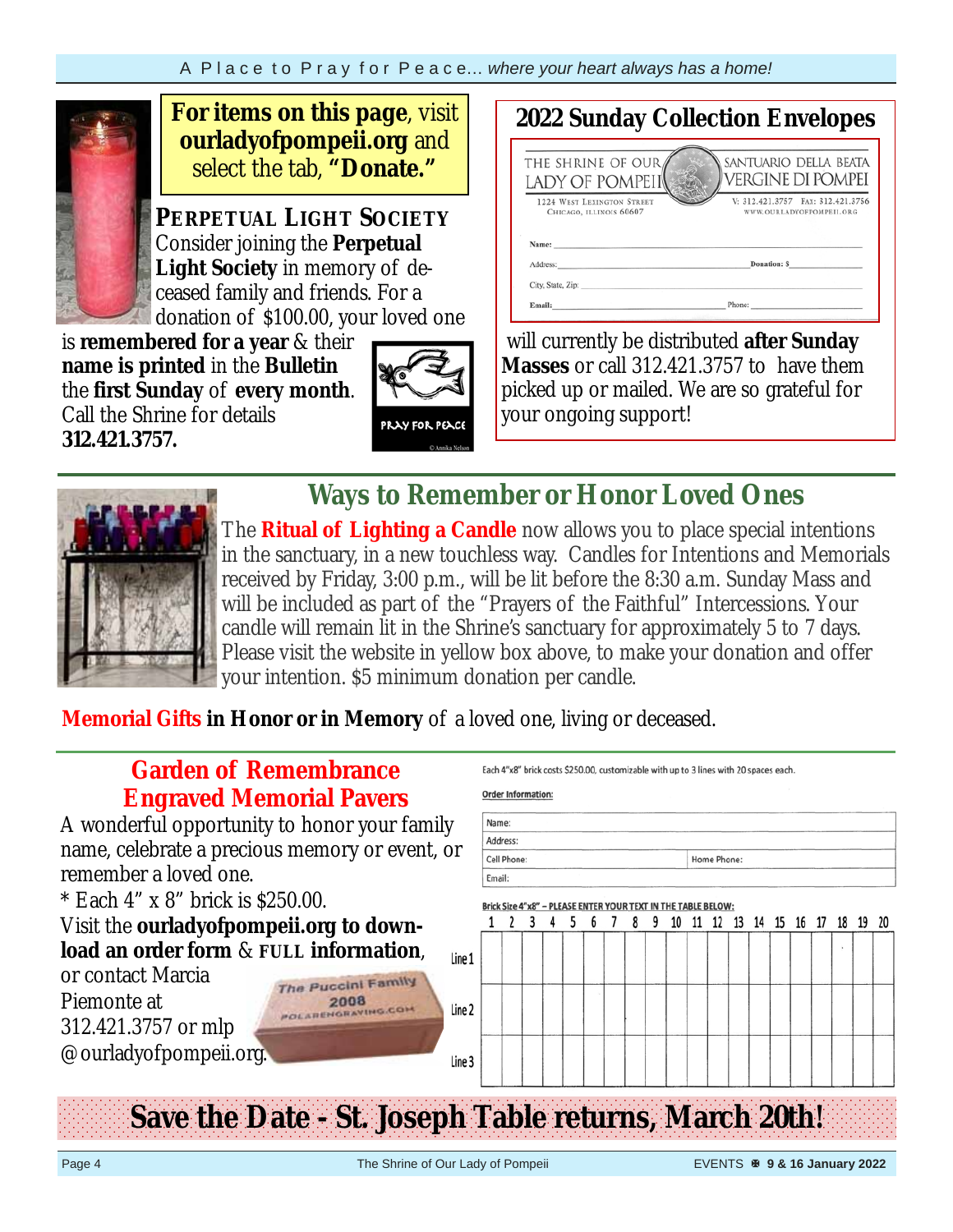# **Christmas 2021**



**Buon Natale!** Where has the year gone?

Dear Friends,

It is wonderful to reach out to you about this special season at the Shrine -Christmas.

your information,  $\alpha$  $Cn$ ristma sacred space, and the gathering of families and friends for our special Masses. All of these things, and more, add up to the incredible blessings we have during Christmas.

We understand that many of you may not want to come to Mass because of the pandemic and you can still share in our unique traditions. Please kn Christmas Masses will be live and livestreamed on the Shrine's YouTube channel. Check our website – www.ourladyofpompeii.org – for details.

Christmas at the Shrine is a gift - a gift that we share. We are truly blessed to have been able to keep our doors open for more than 27 years! The only way we have been able to maintain our ministry is through the generosity of friends like you. We know that during this time of year, many charitable organizations are tugging at your heart. I humbly ask you to help the Shrine touch more hearts and open its doors wider, not only to our Italian-American community, but to all who long for a place of peace, comfort, and the familial love we share with others.

Your support keeps our historic building and ministries moving forward and our Shrine... Shining On.

May the joy and songs of Christmas be in your heart and the twinkling lights and Infant Lord and Savior shine on you and give you hope.

And may we all share this special Christmas time together with family and friends.

With the blessings of Christ and Our Mother, Mary,

### **Rev. Richard N. Fragomeni, PhD Rector**

**PS:** Please visit **ourladyofpompeii.org** to make a donation online and include your prayers and intentions so that we may remember them in our Masses on Christmas and into the New Year of Our Lord. You will also find specifics regarding Mass times for the new year. I thank you in advance for your faith and support.

**PSS:** Your support in the past has made it possible for the Shrine, founded in the Italian tradition and culture, to continue its mission as a center of hospitality, evangelization and spiritual growth both in person and virtually. Thank you for the generosity of your heart.

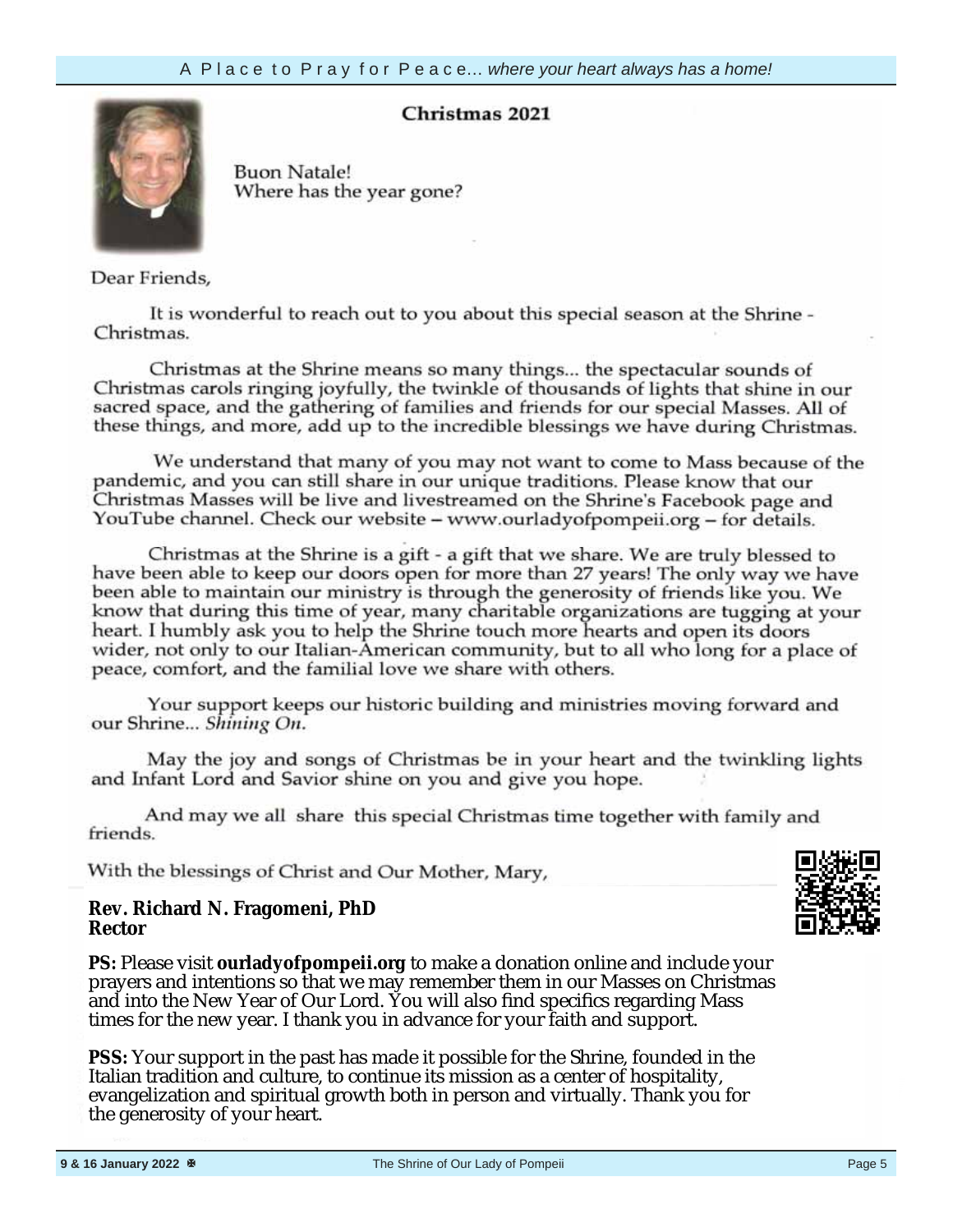**The Baptism of the Lord January 9, 2022** 

He saved us through the bath of rebirth and renewal by the Holy Spirit. *~ Titus 3:5* 

**Second Sunday in Ordinary Time January 16, 2022**

Nations shall behold your vindication, and all the kings your glory. *~ 1saiah 62:2*

# **JOIN UP at the SHRINE Shrine Auxiliary Meeting, February 6 10:00 a.m.**

We look forward to seeing our **Beloved Regulars** & welcoming **New Men & Women**  who would like to check us out!



# **SHOPPING…**

Perhaps **you shop via Amazon…** did you know you can **support the Shrine**  as an Amazon Smile Charity at **no cost to you?** 

**Use Link below to participate,** share with family, friends and coworkers. We can benefit thru your purchases **24/7/365!**

https://smile.amazon.com/ch/36-2170896



**Feeding God's "Holy Family" Sundays: January 9 & February 13 Here are just a few ideas...** 

*(Please check food expiration dates)* 

# **SHOPPING LIST**

Low sugar cereal, regular cereal, Low salt & regular canned vegetables, Canned soup, Crackers (Saltines, wheat, etc), Rice, Pasta, Pasta sauce, Canned tomatoes, Canned tomato paste, Canned fruit, Boxed instant potatoes, Macaroni & Cheese, Canned Chicken, Turkey, Tuna, Juice (small cans or individual boxes), Chocolate, Hard candy (sugar free & reg),

Oatmeal (instant & regular), Pudding, Apple Sauce, Chunky or Creamy peanut butter, Fruit Cocktail, Jello, cookies, trail mix, chips, nuts, or granola bars.

**Has your Contact Information (Address, Email, Phone) Changed?**Please let us know! **312.421.3757**  or **cgrant@ourladyofpompeii.org**.

**Thank You!**



# Shrine Logistics:

**DAILY MASS:** around the corner at **Our Lady of the Holy Family**, 1335 W. Harrison St., Chicago. 312.243.7400.

**OLHFParish@archchicago.org** for weekly schedule and updates.

**DAILY MASS & CONFESSION TIMES: St. John Paul II Newman Center at UIC,** 700 S. Morgan Street, Chicago, 312.226.1880. **Mass Times:** Su 11 a.m; M - F: 12:05 p.m.; **Confessions:** By Appointment: **JP2NEWMAN@GMAIL.COM**

**WASHROOMS** next door, downstairs in Shrine Hall.

**PLEASE REMEMBER The Shrine of Our Lady of Pompeii**  in your **will**. Contact **Mary Beth Howard 312.421.3757, ext. 319** or mbhoward@ourladyofpompeii.org. **Thank you!**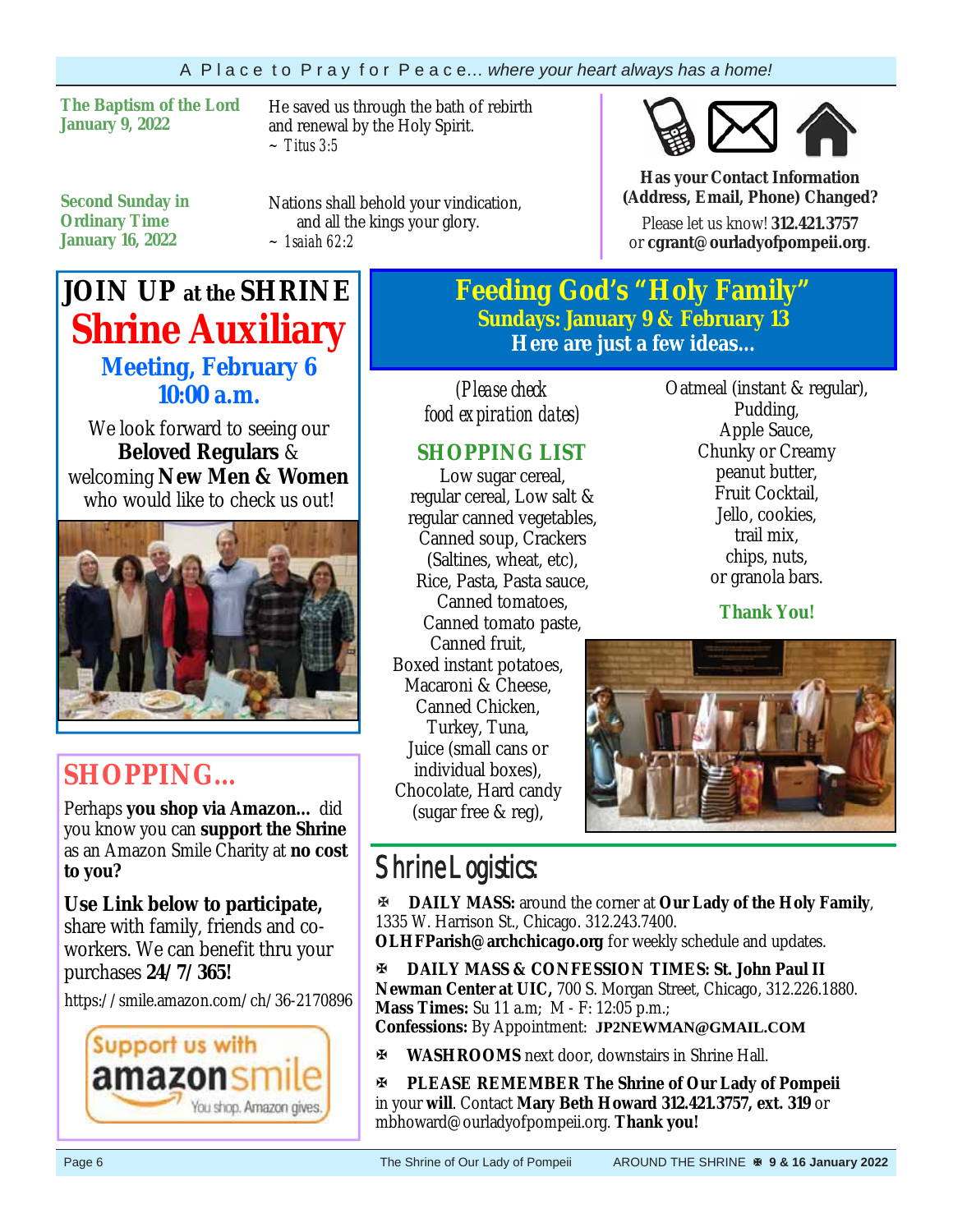# **Shrine Directory** Schedule of Services,

# **Weekday Masses:**

 6:00 p.m. **Wednesday evenings** 7:30 a.m. **Saturday mornings**

**Sunday Eucharistic Liturgies:** 8:30 a.m. & 11 a.m.

**Padre Pio Prayer Cenacle** 6 p.m. **1st & 3rd Wed.** of month

**Anointing of the Sick:**  temporarily suspended due to Covid.

# **Shrine Auxiliary: February 6 Meeting**

**Join Us,** 10 a.m. in the Shrine Hall, **shrineauxiliary@gmail.com OLP Alumni & Friends:**  Join us!! **gracedv@aol.com** 

# Shrine Staff:

**Rev. Richard N. Fragomeni**, **PhD**  Rector ext. 317

# **Mary Beth Howard**

Business Manager ext. 319 mbhoward@ourladyofpompeii.org

**Marcia Piemonte** ext. 310 Director of Development/Special Events mlp@ourladyofpompeii.org

**Programs and Groups**

**Volunteers always welcome** at the Shrine, call **312.421.3757.**  Join us!!

**Shrine LITURGICAL MINISTRY VOLUNTEER** Forms are located on tables at the back of the church.



**Our Lady of Pompeii Shrine** 

# **Director of Pilgrimage Ministry**

ext. 312

# **Colleen Grant**

Communications Coordinator ext. 306 cgrant@ourladyofpompeii.org

**J. Carl Wachsmann, M.A.** ext. 315 Pastoral Associate carl@ourladyofpompeii.org

**Archives/Sacramental Records** ext. 303 records@ourladyofpompeii.org

# Schedule of Presiders through Sunday, January 23, 2022:

| $6:00$ p.m.<br>❖<br>$7:30$ a.m.<br>❖<br>8:30 & 11:00 a.m.<br>❖<br>❖<br>$6:00$ p.m.<br>$7:30$ a.m.<br>$\ddot{\bullet}$<br>$8:30 \& 11:00$ a.m.<br>❖ | Wednesday, January 12:<br>Saturday, January 15:<br>Sunday, January 16:<br>Wednesday, January 19:<br>Saturday, January 22:<br>Sunday, January 23: | Fragomeni<br>Fragomeni<br>Tverdek<br>Tverdek<br>Tverdek<br>Fragomeni |
|----------------------------------------------------------------------------------------------------------------------------------------------------|--------------------------------------------------------------------------------------------------------------------------------------------------|----------------------------------------------------------------------|
| Executive/Financial<br>Council:                                                                                                                    | John Calfa<br>Velda Davino<br>Tracey Di Buono<br>Lissa Druss, Cav. OSRI<br>Mario Leggero                                                         | Andrew Lisowski<br>Tomasina Perry<br>Brian Roman<br>Dave Van Camp    |
| <b>Commissions:</b><br><b>Engagement:</b><br>Cindy Conrath<br>Daniel Conrath                                                                       | Lissa E. Druss, Cav. OSRI<br>Marcia Piemonte<br>Jaclyn Puccini<br>Jim Puccini<br>Joyce Puccini                                                   | Liturgical:<br>Dan Overstreet<br>Josephine Rizzo<br>Carl Wachsmann   |

# Stewardship Report

### **FINANCIAL REPORT FISCAL YEAR (2021-2022)**

### **YTD January 2, 2022**

| Operating Collection Budgeted \$90,000   |       |
|------------------------------------------|-------|
| Operating Collection Received \$ 94,222* |       |
| <b>YTD Difference</b>                    | 4.220 |

 **Source of Support Masses** Give Central

| S | 65,985   |
|---|----------|
|   | \$28,235 |

# **To Donate** your **Sunday Offering Online:**

 $\overline{\phantom{a}}$  ,  $\overline{\phantom{a}}$  ,  $\overline{\phantom{a}}$  ,  $\overline{\phantom{a}}$  ,  $\overline{\phantom{a}}$  ,  $\overline{\phantom{a}}$  ,  $\overline{\phantom{a}}$  ,  $\overline{\phantom{a}}$  ,  $\overline{\phantom{a}}$  ,  $\overline{\phantom{a}}$  ,  $\overline{\phantom{a}}$  ,  $\overline{\phantom{a}}$  ,  $\overline{\phantom{a}}$  ,  $\overline{\phantom{a}}$  ,  $\overline{\phantom{a}}$  ,  $\overline{\phantom{a}}$ 

**\*** go to **www.GiveCentral.org,**

Shrine of Our Lady of Pompeii *or*  **\* TEXT "Sunday"** to **312.553.0753 for ELECTRONIC GIVING**

**THANK YOU** for your thoughtful generosity & ALL you do to keep us going! \_\_\_\_\_\_\_\_\_\_\_\_\_\_\_\_\_\_\_\_\_\_\_\_\_\_\_\_\_\_\_\_\_

\_\_\_\_\_\_\_\_\_\_\_\_\_\_\_\_\_\_\_\_\_\_\_\_\_\_\_\_\_\_\_\_\_

# **The Shrine** is **not subsidized** by the **Archdiocese of Chicago** and **relies solely on your continued generosity.**

We know that you cannot always worship with us. Your *Sunday Giving* underwrites every annual operating expense and we appreciate your kindness in this regard.

# **SAINTS & SPECIAL OBSERVANCES**

# **Week of January 9:**

Thursday: St. Hilary **Saturday:** Blessed Virgin Mary

# **Week of January 16:**

| <b>Monday:</b> | Martin Luther King, Jr. Day                 |
|----------------|---------------------------------------------|
| Tuesday:       | Week of Prayer for                          |
|                | Christian Unity begins                      |
|                | <b>Wednesday:</b> Julian Calendar Theophany |
|                | (Epiphany)                                  |
| Thursday:      | St. Fabian:                                 |
|                | St. Sebastian                               |
| <b>Friday:</b> | St. Agnes                                   |
| Saturday:      | Day of Prayer for the                       |
|                | Legal Protection of                         |
|                | Unborn Children                             |
|                |                                             |